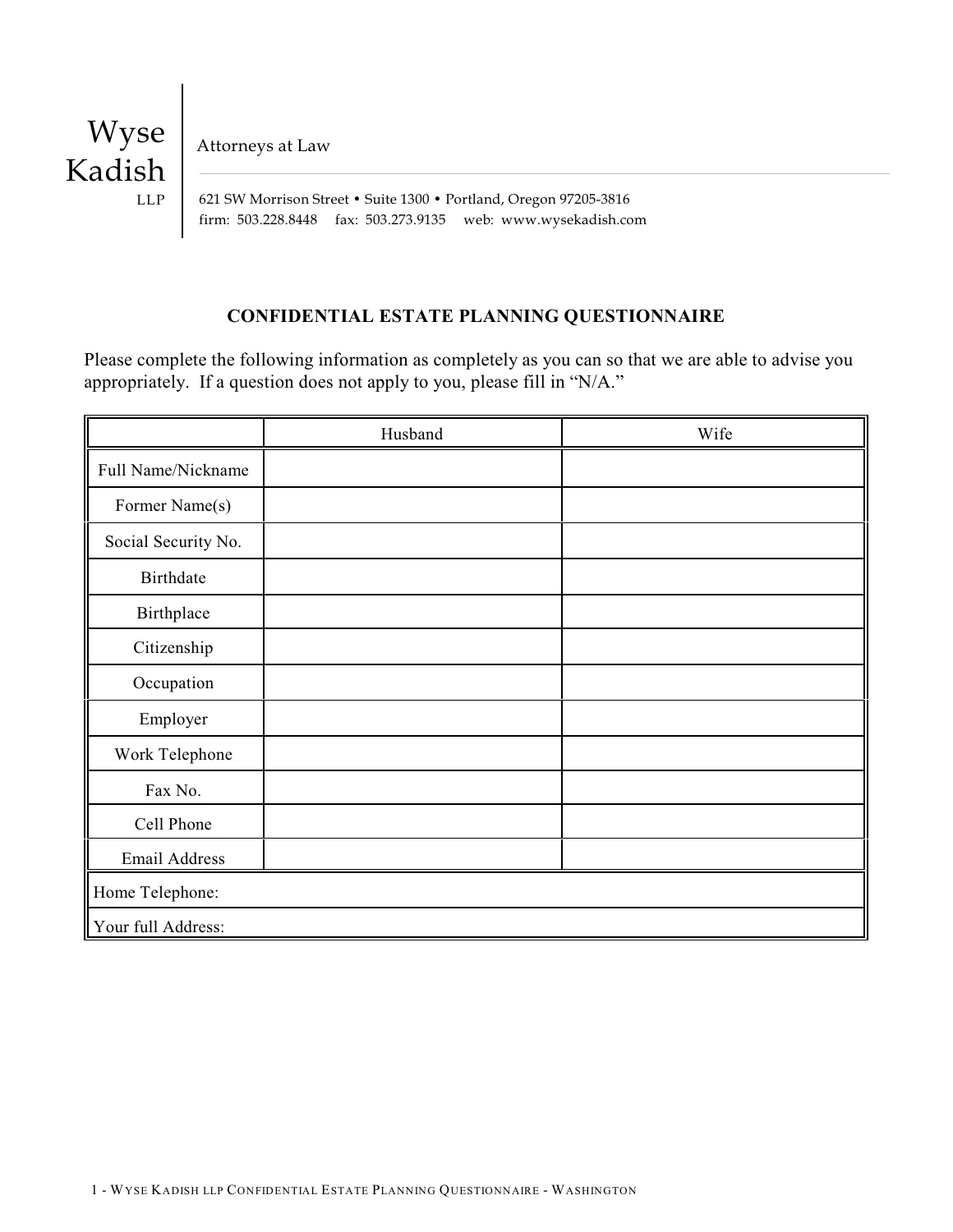|                                                                                                        | <b>This Marriage</b>                                                         |     |                         |
|--------------------------------------------------------------------------------------------------------|------------------------------------------------------------------------------|-----|-------------------------|
| Date and Place of Marriage:                                                                            |                                                                              |     |                         |
| If you have you lived in any states other than Washington during your marriage, list dates and states: |                                                                              |     |                         |
| State:                                                                                                 | From:                                                                        | to: |                         |
| State:                                                                                                 | From:                                                                        | to: |                         |
| Year you moved to Washington:                                                                          |                                                                              |     |                         |
|                                                                                                        | Do you and your spouse have a prenuptial or other formal property agreement? |     | $\Box$ Yes<br>$\Box$ No |

| <b>Former Marriages</b> |  |  |
|-------------------------|--|--|
| Former Spouse's Name    |  |  |
| Date of Marriage        |  |  |
| Date of Divorce/Death   |  |  |

| <b>Children of This Marriage (including Adopted Children)</b> |           |      |  |
|---------------------------------------------------------------|-----------|------|--|
| Name:                                                         | Nickname: | DOB: |  |
| Address (City/State):                                         |           |      |  |
| Name:                                                         | Nickname: | DOB: |  |
| Address (City/State):                                         |           |      |  |
| Name:                                                         | Nickname: | DOB: |  |
| Address (City/State):                                         |           |      |  |

| <b>Children of Former Marriages</b>                              |                                                               |                               |  |  |
|------------------------------------------------------------------|---------------------------------------------------------------|-------------------------------|--|--|
| Name:                                                            | Nickname:                                                     | DOB:                          |  |  |
| Address:                                                         | Parents:                                                      |                               |  |  |
| Name:                                                            | Nickname:                                                     | DOB:                          |  |  |
| Address:                                                         | Parents:                                                      |                               |  |  |
| Name:                                                            | Nickname:                                                     | DOB:                          |  |  |
| Address:                                                         | Parents:                                                      |                               |  |  |
|                                                                  |                                                               |                               |  |  |
| Did you have any children who have died?<br>$\Box$ Yes $\Box$ No |                                                               |                               |  |  |
|                                                                  | If so, did any deceased child leave a child who is now alive? | $\square$ Yes<br>$\square$ No |  |  |

2 - WYSE KADISH LLP CONFIDENTIAL ESTATE PLANNING QUESTIONNAIRE - WASHINGTON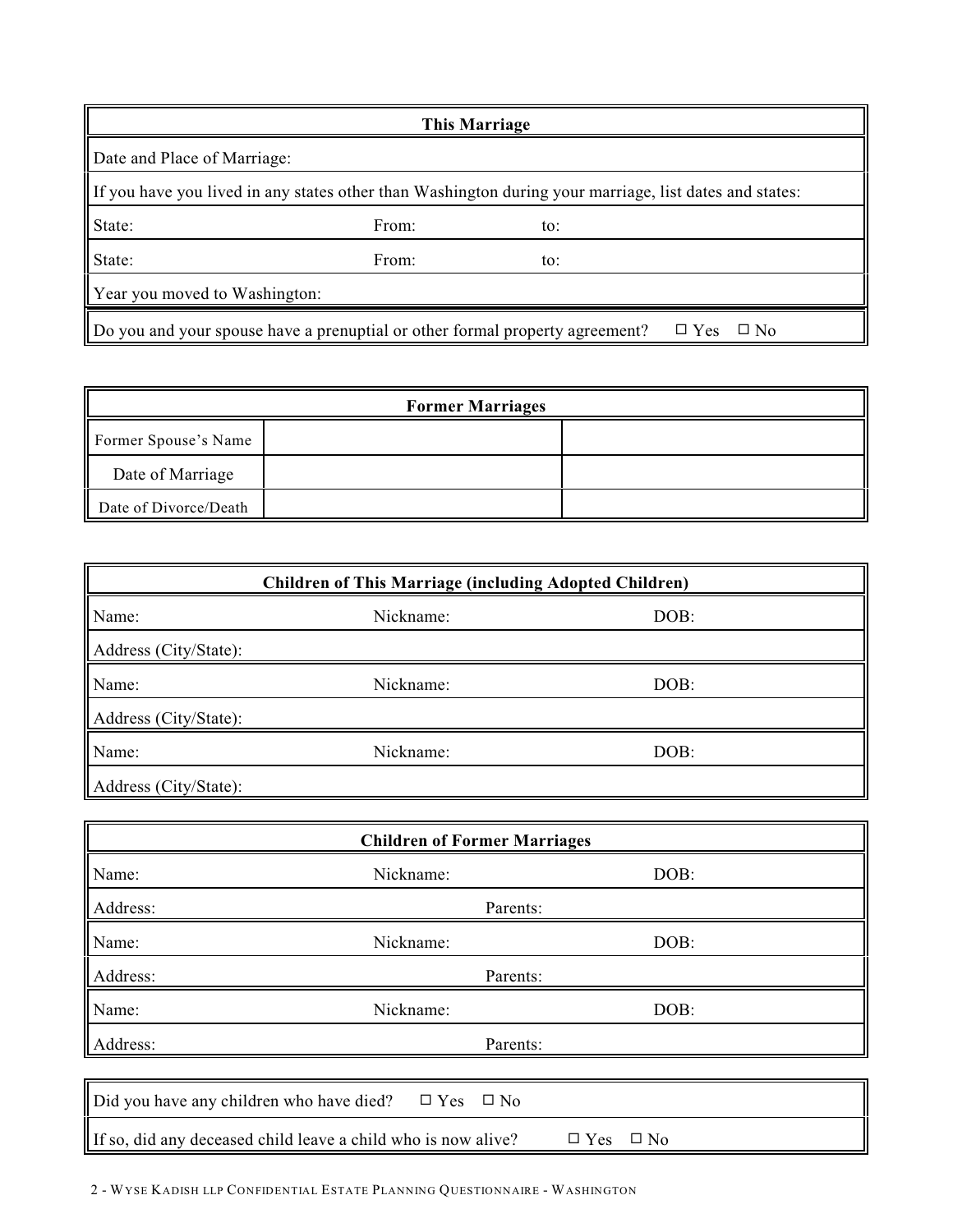## **We will discuss how to select Personal Representatives, Guardians and Trustees in our meeting. Please list your tentative choices below:**

| <b>Personal Representative</b> (Executor) - Carries out the terms of your will:       |               |                         |  |
|---------------------------------------------------------------------------------------|---------------|-------------------------|--|
| Do you want to name your spouse as your first choice as your personal representative? |               | $\Box$ Yes<br>$\Box$ No |  |
| Next Choice: Name(s)                                                                  | Telephone #:  |                         |  |
| Address:                                                                              | Relationship: |                         |  |
| <i>Next Choice:</i> Name(s)                                                           | Telephone #:  |                         |  |
| Address:                                                                              | Relationship: |                         |  |

| <b>Cuardian/Conservator</b> - To make decisions for you and handle your affairs if you are unable: |               |            |           |
|----------------------------------------------------------------------------------------------------|---------------|------------|-----------|
| Do you want to name your spouse as your first choice as your guardian/conservator?                 |               | $\Box$ Yes | $\Box$ No |
| <i>First Choice:</i> Name(s)                                                                       | Telephone #:  |            |           |
| Address:                                                                                           | Relationship: |            |           |
| Second Choice: Name(s)                                                                             | Telephone #:  |            |           |
| Address:                                                                                           | Relationship: |            |           |

| <b>Guardian</b> - To care for your children who are under age 18 if both parents are deceased: |               |  |
|------------------------------------------------------------------------------------------------|---------------|--|
| <i>First Choice:</i> Name(s)                                                                   | Telephone #:  |  |
| Address:                                                                                       | Relationship: |  |
| Second Choice: Name(s)                                                                         | Telephone #:  |  |
| Address:                                                                                       | Relationship: |  |

| <b>Trustee</b> - To manage funds for minor children or manage funds after death of spouse: |               |  |
|--------------------------------------------------------------------------------------------|---------------|--|
| <i>First Choice:</i> Name(s)                                                               | Telephone #:  |  |
| Address:                                                                                   | Relationship: |  |
| Second Choice: Name(s)                                                                     | Telephone #:  |  |
| Address:                                                                                   | Relationship: |  |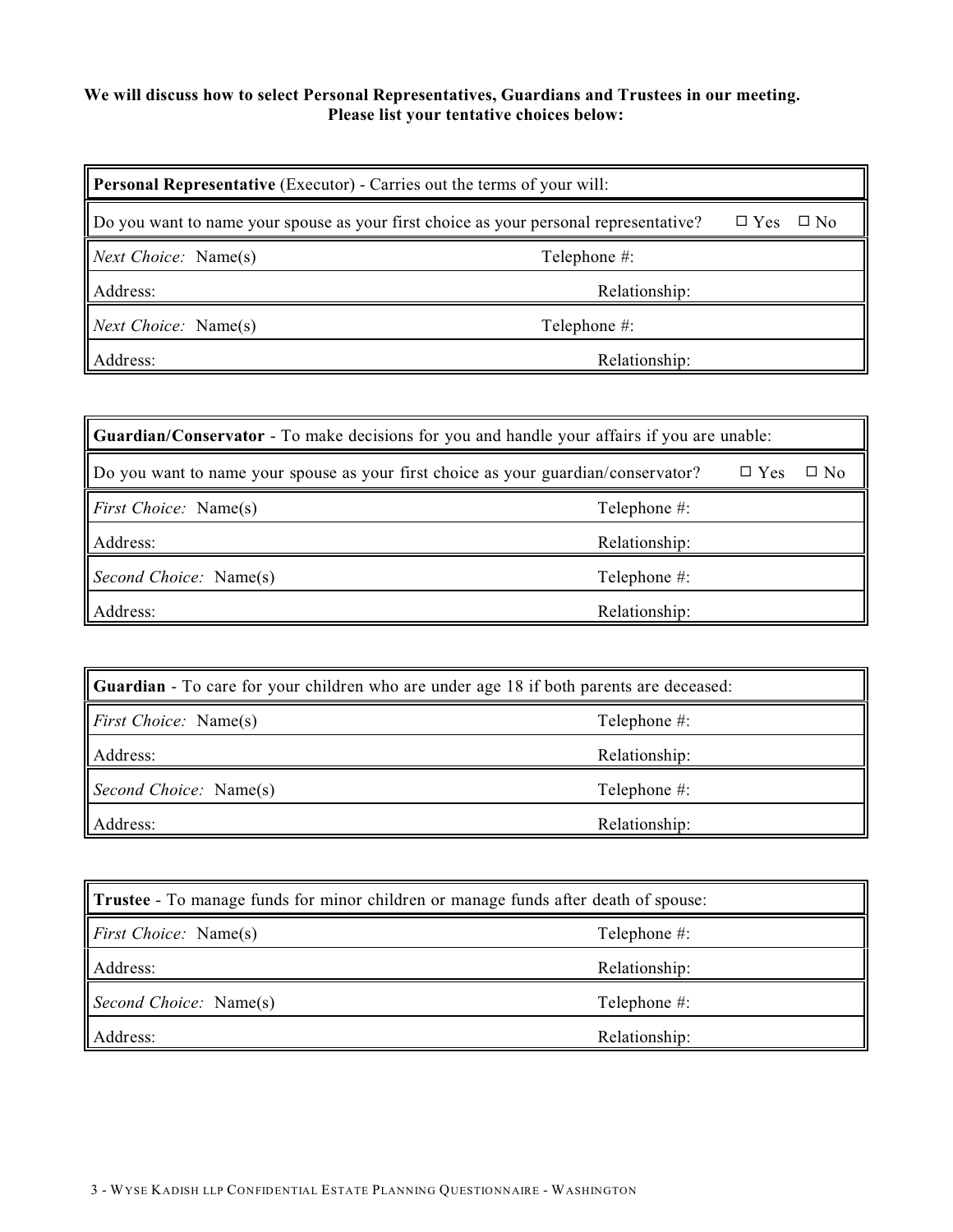| <b>Attorney-in-Fact</b> - You grant a power of attorney to someone to handle your business affairs: |               |  |
|-----------------------------------------------------------------------------------------------------|---------------|--|
| <i>First Choice:</i> Name(s)                                                                        | Telephone #:  |  |
| Address:                                                                                            | Relationship: |  |
| Second Choice: Name(s)                                                                              | Telephone #:  |  |
| Address:                                                                                            | Relationship: |  |

| <b>Health Care Representative -</b> | You choose someone to make health care decisions for you if you<br>are unable to make such decisions yourself: |
|-------------------------------------|----------------------------------------------------------------------------------------------------------------|
| <i>First Choice:</i> Name(s)        | Telephone #:                                                                                                   |
| Address:                            | Relationship:                                                                                                  |
| Second Choice: Name(s)              | Telephone #:                                                                                                   |
| Address:                            | Relationship:                                                                                                  |

| <b>FAMILY QUESTIONS</b><br>Please include a brief description for any "Yes" answer |               |              |
|------------------------------------------------------------------------------------|---------------|--------------|
| 1. Do you or your spouse have any health or disability concerns?                   | $\square$ Yes | $\square$ No |
| 2. Do you have a child with a learning disability?                                 | $\square$ Yes | $\square$ No |
| 3. Do any of your children have special education, medical or physical needs?      | $\square$ Yes | $\square$ No |
| 4. Are any of your children institutionalized?                                     | $\square$ Yes | $\square$ No |
| 5. Do you or any of your family members receive governmental support or benefits?  | $\square$ Yes | $\square$ No |
| 6. Do you provide primary or other financial support to adult children?            | $\Box$ Yes    | $\square$ No |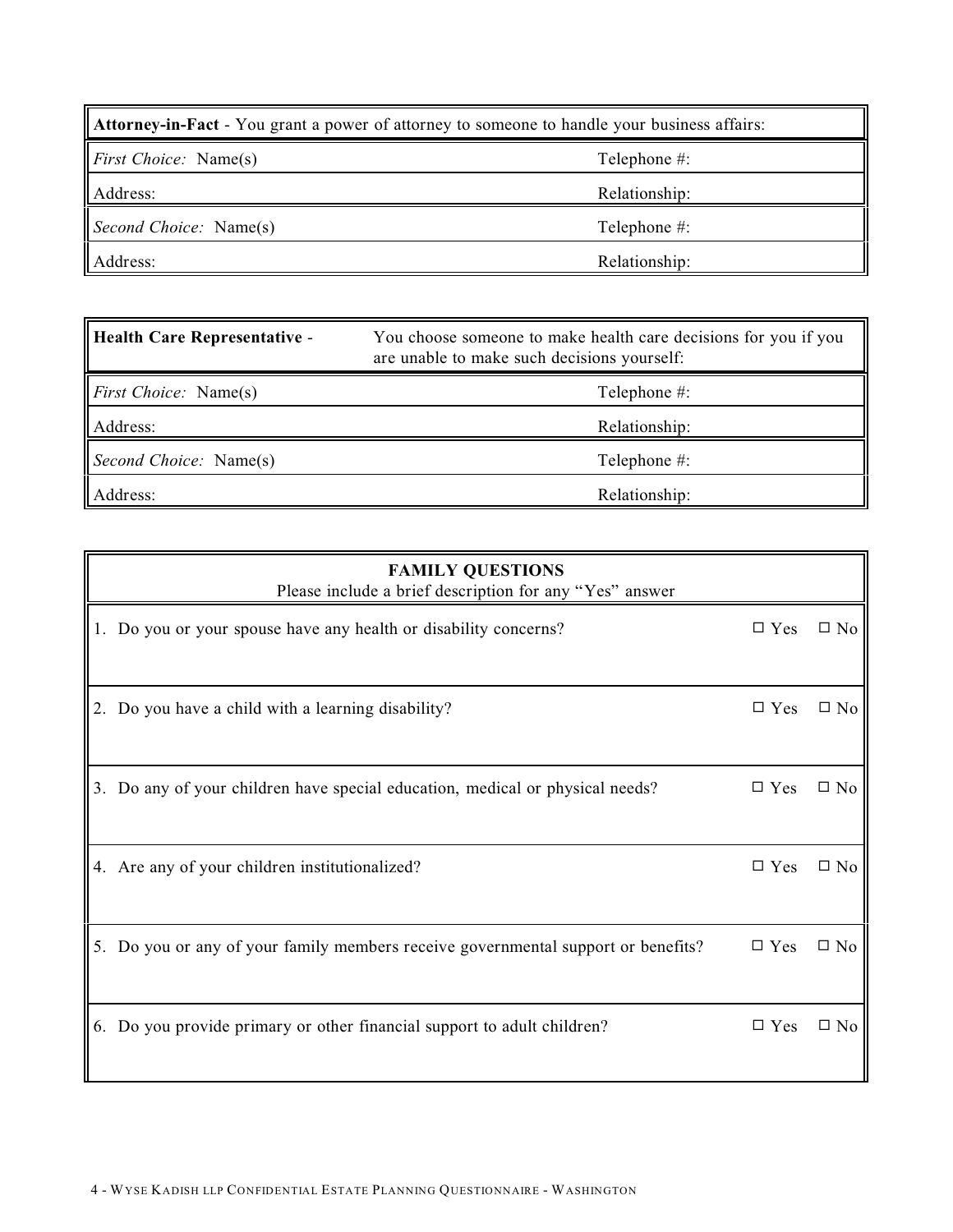| 7. Are there any persons other than your children who depend on you, wholly or<br>partially, for current or future support?                                      | $\square$ Yes | $\Box$ No    |
|------------------------------------------------------------------------------------------------------------------------------------------------------------------|---------------|--------------|
| 8. Are you or your spouse making payments pursuant to a divorce or<br>property settlement agreement?                                                             | $\Box$ Yes    | $\square$ No |
| 9. Are you or your spouse making child support payments?                                                                                                         | $\Box$ Yes    | $\square$ No |
| 10. If you or your spouse have been widowed, was a federal estate tax return or state<br>death tax return filed for the deceased spouse? (Please furnish a copy) | $\square$ Yes | $\Box$ No    |
| 11. Have you or your spouse ever filed federal or state gift tax returns?<br>(Please furnish copies of these returns)                                            | $\square$ Yes | $\Box$ No    |
| 12. Do either you or your spouse want specific funeral arrangements?<br>Specify:                                                                                 | $\Box$ Yes    | $\Box$ No    |

| <b>Your Current Estate Plan</b>                                                                    |         |      |  |  |
|----------------------------------------------------------------------------------------------------|---------|------|--|--|
|                                                                                                    | Husband | Wife |  |  |
| Do you have a will now?<br>If so, date of the will:                                                |         |      |  |  |
| A living trust?<br>If so, date of the trust:                                                       |         |      |  |  |
| Are you the beneficiary<br>of someone else's trust?                                                |         |      |  |  |
| Have you given someone<br>a power of attorney?<br>If so, name of agent:<br>Is POA still in effect? |         |      |  |  |
| Do you have a living<br>will?                                                                      |         |      |  |  |
| Have you named a health<br>care representative?                                                    |         |      |  |  |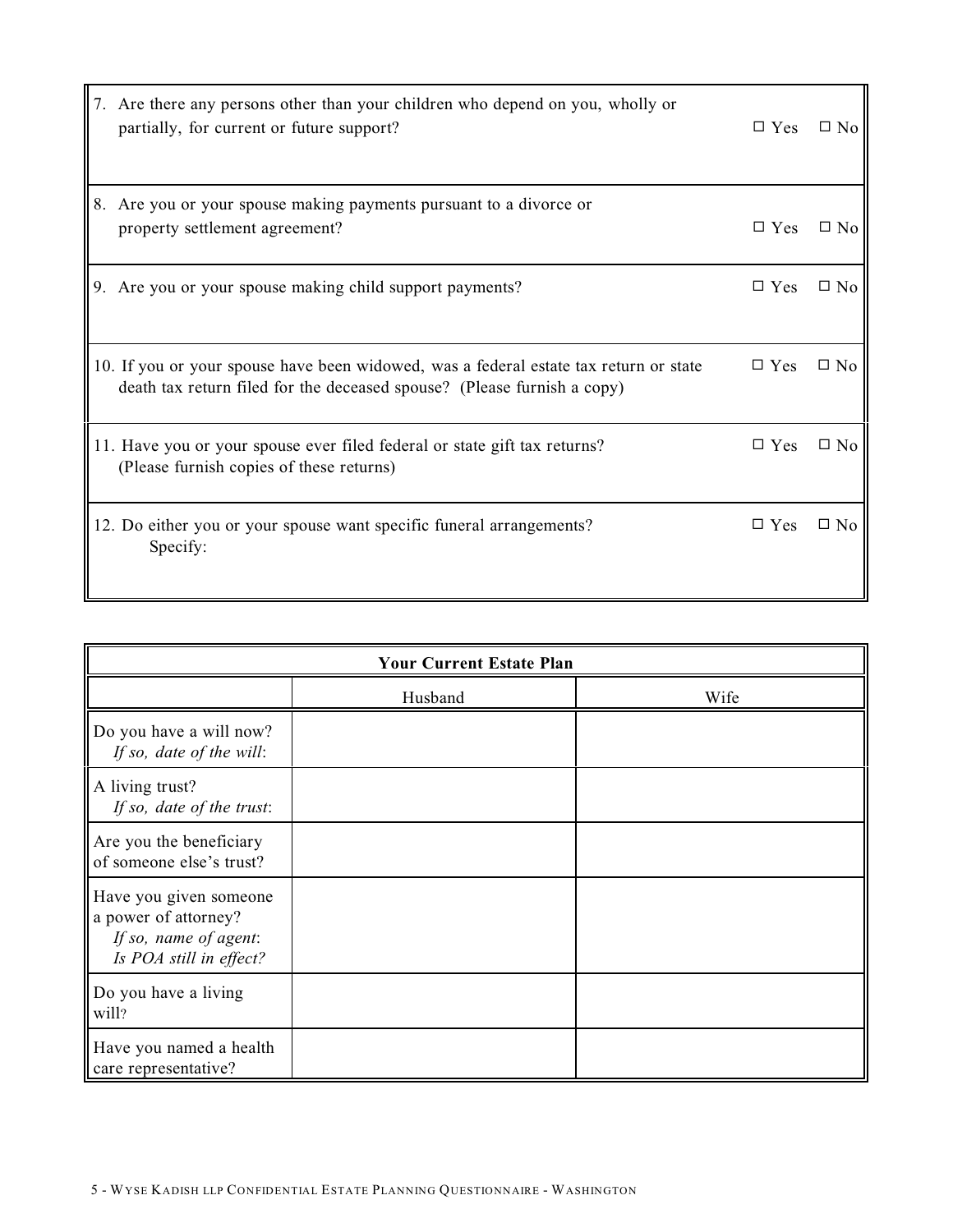|                                                                                                              | <b>Your Estate Planning Goals</b>                                                 |  |  |
|--------------------------------------------------------------------------------------------------------------|-----------------------------------------------------------------------------------|--|--|
|                                                                                                              | Please list your estate planning goals and any special concerns you have:         |  |  |
|                                                                                                              |                                                                                   |  |  |
|                                                                                                              |                                                                                   |  |  |
|                                                                                                              |                                                                                   |  |  |
|                                                                                                              |                                                                                   |  |  |
|                                                                                                              |                                                                                   |  |  |
|                                                                                                              |                                                                                   |  |  |
|                                                                                                              | If you wish to leave specific property to specific people, please indicate below: |  |  |
| Person:                                                                                                      | Property:                                                                         |  |  |
| Person:                                                                                                      | Property:                                                                         |  |  |
| Person:                                                                                                      | Property:                                                                         |  |  |
| Person:                                                                                                      | Property:                                                                         |  |  |
| Person:                                                                                                      | Property:                                                                         |  |  |
| Person:                                                                                                      | Property:                                                                         |  |  |
| Do you want the property to go to a person only if he/she survives you, or can it go to the person's estate? |                                                                                   |  |  |
| To the Person Only<br>To the Person's Estate<br>$\Box$<br>$\Box$                                             |                                                                                   |  |  |

# **PROPERTY INFORMATION**

The following information about your property, its value, and form of ownership will allow us to properly advise you regarding estate planning options and tax planning strategies appropriate for you. Please fill in the information in the categories that apply to you as completely as you can.

(Note: Indicating joint ownership presumes that the property passes to the joint owner by right of survivorship; please specify if your property is jointly owned but *does not* pass to the joint owner at death.)

| Asset                                                                                                                                | Whose Name<br>(Husband/Wife/Joint) | Market<br>Value | Debt | Net<br>Equity |
|--------------------------------------------------------------------------------------------------------------------------------------|------------------------------------|-----------------|------|---------------|
| Real Estate - Address, city and state:<br>(Place a $\vee$ next to any property on which you<br>have mortgage cancellation insurance) |                                    |                 |      |               |
|                                                                                                                                      |                                    |                 |      |               |
|                                                                                                                                      |                                    |                 |      |               |
|                                                                                                                                      |                                    |                 |      |               |
|                                                                                                                                      |                                    |                 |      |               |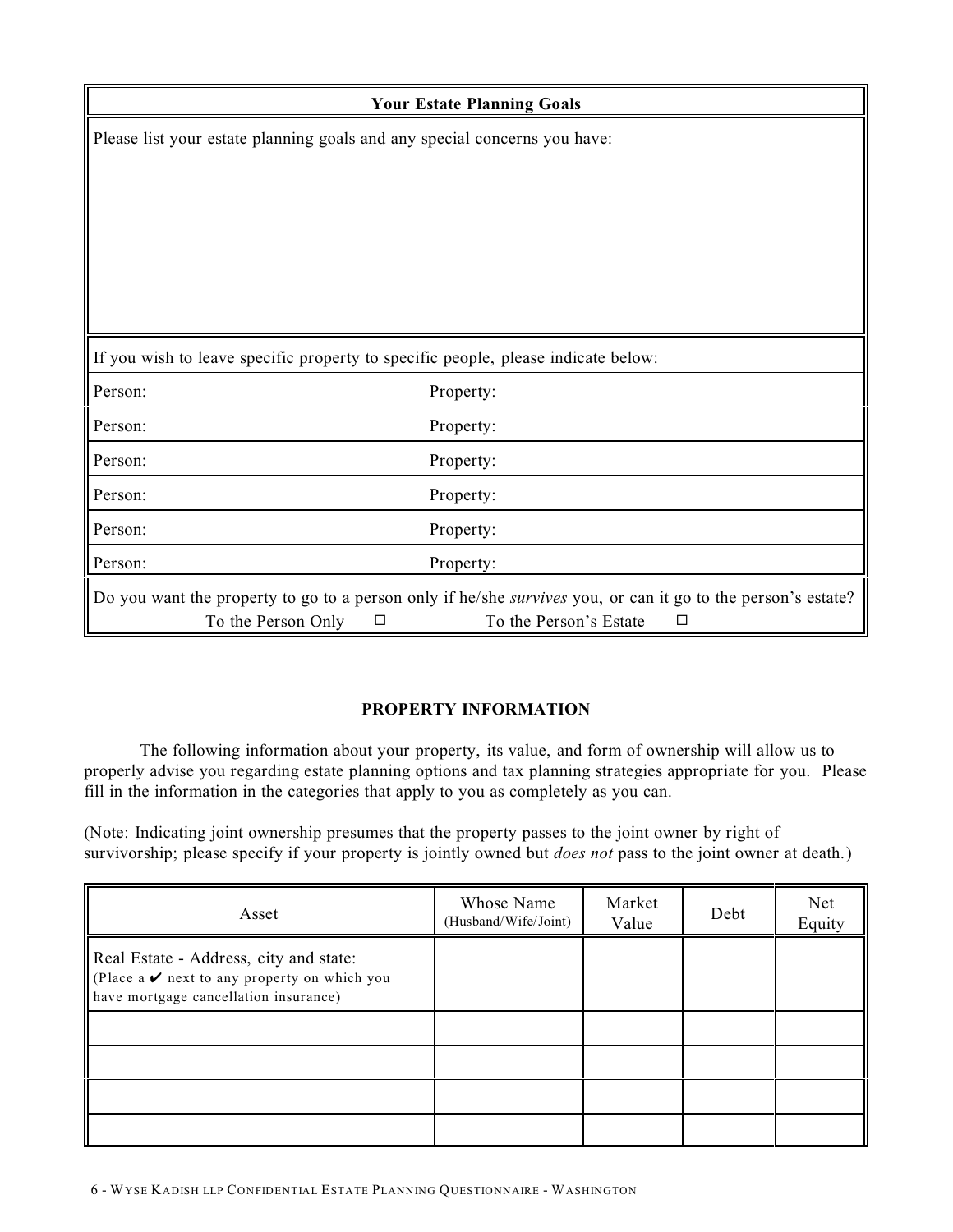| Asset                                                          | Whose Name<br>(Husband/Wife/Joint) | Market<br>Value | Debt | Net<br>Equity |
|----------------------------------------------------------------|------------------------------------|-----------------|------|---------------|
| Bank Accounts - Bank and account type:                         |                                    |                 |      |               |
|                                                                |                                    |                 |      |               |
|                                                                |                                    |                 |      |               |
|                                                                |                                    |                 |      |               |
|                                                                |                                    |                 |      |               |
|                                                                |                                    |                 |      |               |
| <b>Business Interests:</b>                                     |                                    |                 |      |               |
|                                                                |                                    |                 |      |               |
|                                                                |                                    |                 |      |               |
|                                                                |                                    |                 |      |               |
|                                                                |                                    |                 |      |               |
| Stocks, Bonds, Mutual Funds:                                   |                                    |                 |      |               |
|                                                                |                                    |                 |      |               |
|                                                                |                                    |                 |      |               |
|                                                                |                                    |                 |      |               |
|                                                                |                                    |                 |      |               |
|                                                                |                                    |                 |      |               |
| Notes, Mortgages, Trust deeds, Contracts,<br>etc., owed to you |                                    |                 |      |               |
|                                                                |                                    |                 |      |               |
|                                                                |                                    |                 |      |               |
|                                                                |                                    |                 |      |               |
| Personal Property - Furnishings, Autos, etc.                   |                                    |                 |      |               |
|                                                                |                                    |                 |      |               |
|                                                                |                                    |                 |      |               |
|                                                                |                                    |                 |      |               |
| TOTALS:                                                        |                                    |                 |      |               |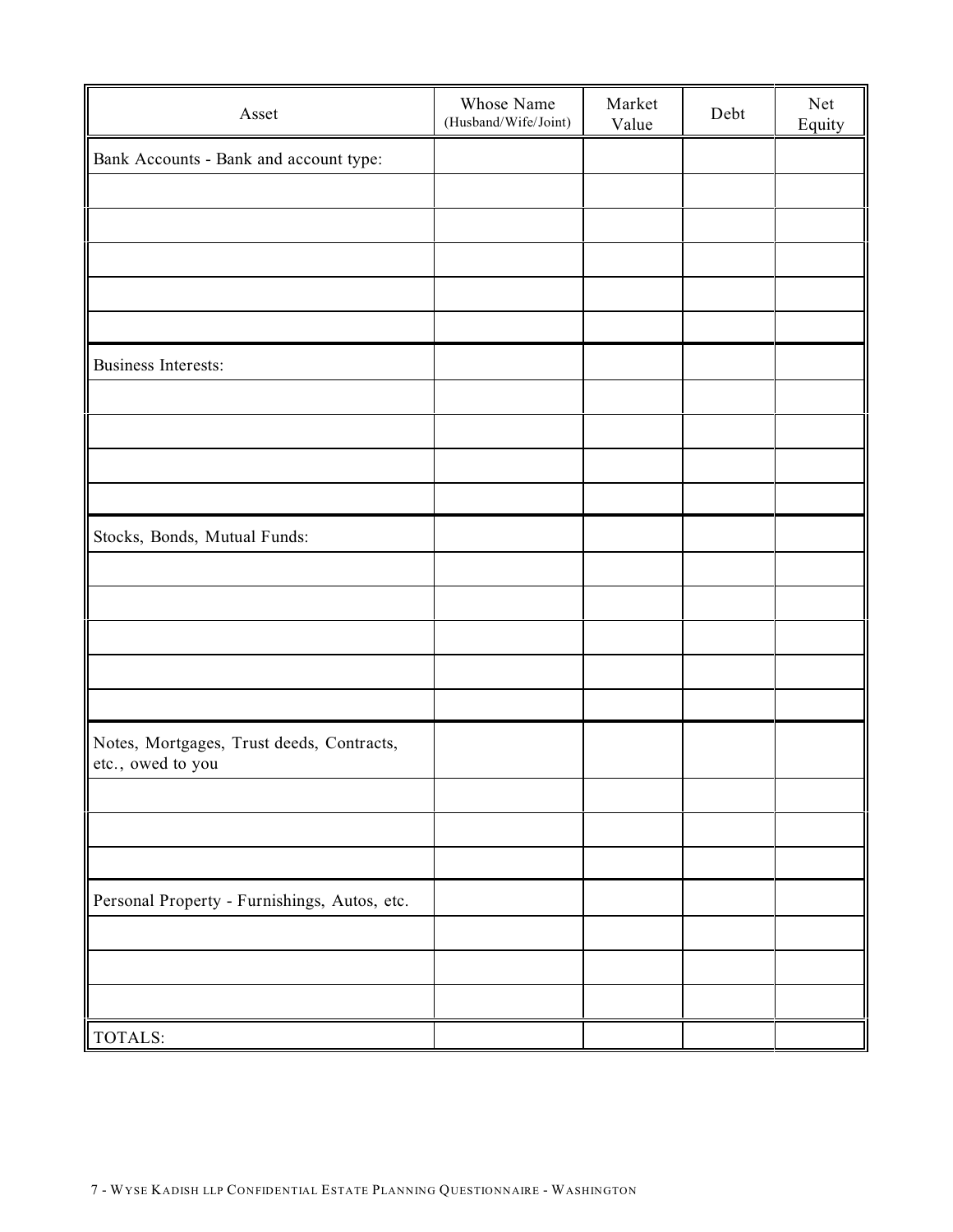| Do either you or your spouse own real or personal property jointly with<br>anyone besides each other? | $\Box$ Yes         | $\Box$ No                    |               |           |
|-------------------------------------------------------------------------------------------------------|--------------------|------------------------------|---------------|-----------|
| Property:                                                                                             |                    | Joint Owner:                 |               |           |
| Property:                                                                                             |                    | Joint Owner:                 |               |           |
| Property:                                                                                             |                    | Joint Owner:                 |               |           |
| Do you have a safe deposit box?<br>Bank:<br>Bank:                                                     | Branch:<br>Branch: | Joint Owner:<br>Joint Owner: | $\square$ Yes | $\Box$ No |

| <b>LIFE INSURANCE</b>         |         |      |  |
|-------------------------------|---------|------|--|
|                               | Husband | Wife |  |
| Life Insurance Company        |         |      |  |
| Policy Owner                  |         |      |  |
| Designated Beneficiary        |         |      |  |
| Alternate Beneficiary         |         |      |  |
| Face Value (Policy Amount)    |         |      |  |
| <b>Accumulated Cash Value</b> |         |      |  |
| Loans Against Policy          |         |      |  |

| <b>BENEFIT PLANS - IRA, Pension, Profit-Sharing, 401(k), Deferred Compensation, etc.</b> |         |      |  |  |
|------------------------------------------------------------------------------------------|---------|------|--|--|
|                                                                                          | Husband | Wife |  |  |
| Plan Type (IRA, Pension, etc,)                                                           |         |      |  |  |
| Designated Beneficiary                                                                   |         |      |  |  |
| Plan Value                                                                               |         |      |  |  |
| Loans Against Plan                                                                       |         |      |  |  |
| Plan Type (IRA, Pension, etc,)                                                           |         |      |  |  |
| Designated Beneficiary                                                                   |         |      |  |  |
| Plan Value                                                                               |         |      |  |  |
| Loans Against Plan                                                                       |         |      |  |  |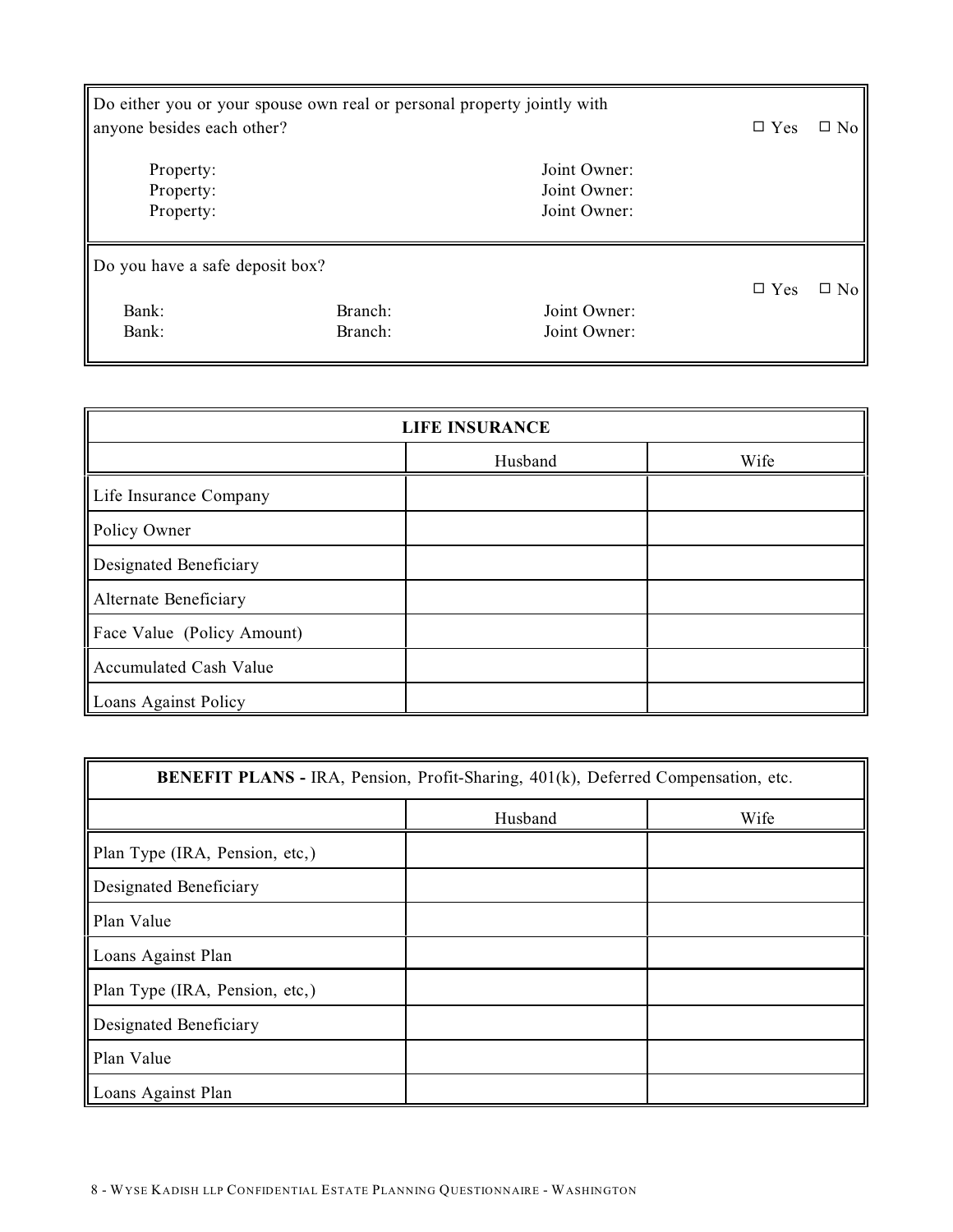| <b>Your Advisors</b>    |      |         |           |  |  |
|-------------------------|------|---------|-----------|--|--|
|                         | Name | Address | Telephone |  |  |
| Attorney                |      |         |           |  |  |
| Accountant              |      |         |           |  |  |
| Financial Advisor       |      |         |           |  |  |
| Personal Banker         |      |         |           |  |  |
| Life Insurance Agent    |      |         |           |  |  |
| Stockbroker             |      |         |           |  |  |
| Referred to our firm by |      |         |           |  |  |

#### \* \* \* \* \* \* \* \* \*

Please use this space or the back of this page to provide additional information about any question: